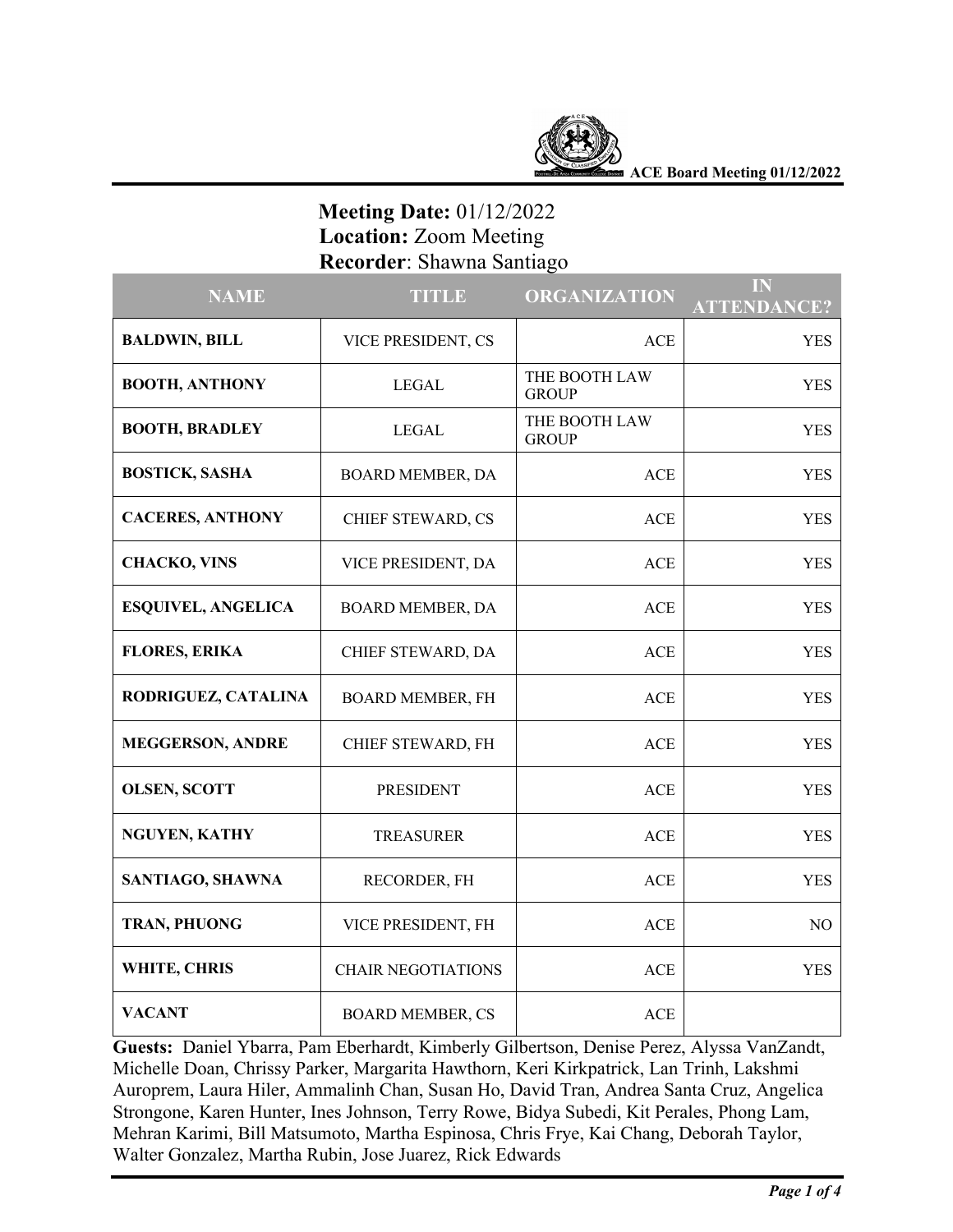

## **Meeting Start: 1:00pm**

#### A. **Approval of Minutes**

- **Motion:** To approval the Dec  $8<sup>th</sup>$ , 2021, minutes  **Moved:** Baldwin  **Second:** White  **Minutes Approved with corrections from Baldwin**
- B. **Financial Report** Presenter: Nguyen

| <b>B</b> of A Checking:      | \$50,488.94  |
|------------------------------|--------------|
| <b>US Bank</b> Money Market: | \$598,655.80 |
| <b>Accounts Total:</b>       | \$649,144.74 |

- Interest Income Earned 2021: \$12,685.48
- Interest Income Earned 2022: \$49.83

# C. **Public Comment:**

- No public comment
- If for any reason you do not feel comfortable commenting in this public forum, feel free to send any questions or comments to Andre Meggerson who will bring them up for you.
- D. **New Business:** Presenter: Olsen
	- **ACE Professional Growth Award Committee**
		- **o** Claudia Guzman has joined the ACE Professional Growth Committee
	- **ACE Chair of Negotiations Team**
		- **o** Chris White has been appointed Chair of the ACE Negotiations Team
		- **Motion:** To appoint Adriana Garcia ACE Steward for De Anza

 **Moved:** Santiago  **Second:** Bostick  **Motion Approved Unanimously**

- **Motion:** To appoint Logan Murray ACE Board Member for Central Services  **Moved:** White  **Second:** Esquivel  **Motion Approved Unanimously**
- E. **President Announcements:** Presenter: Olsen
	- **ACE Chair of Negotiations Team**
		- **o** Chris White has been appointed Chair of the ACE Negotiations Team
		- **o** Thank you to Cathleen Monsell for her years of service as chair she did wonderful job.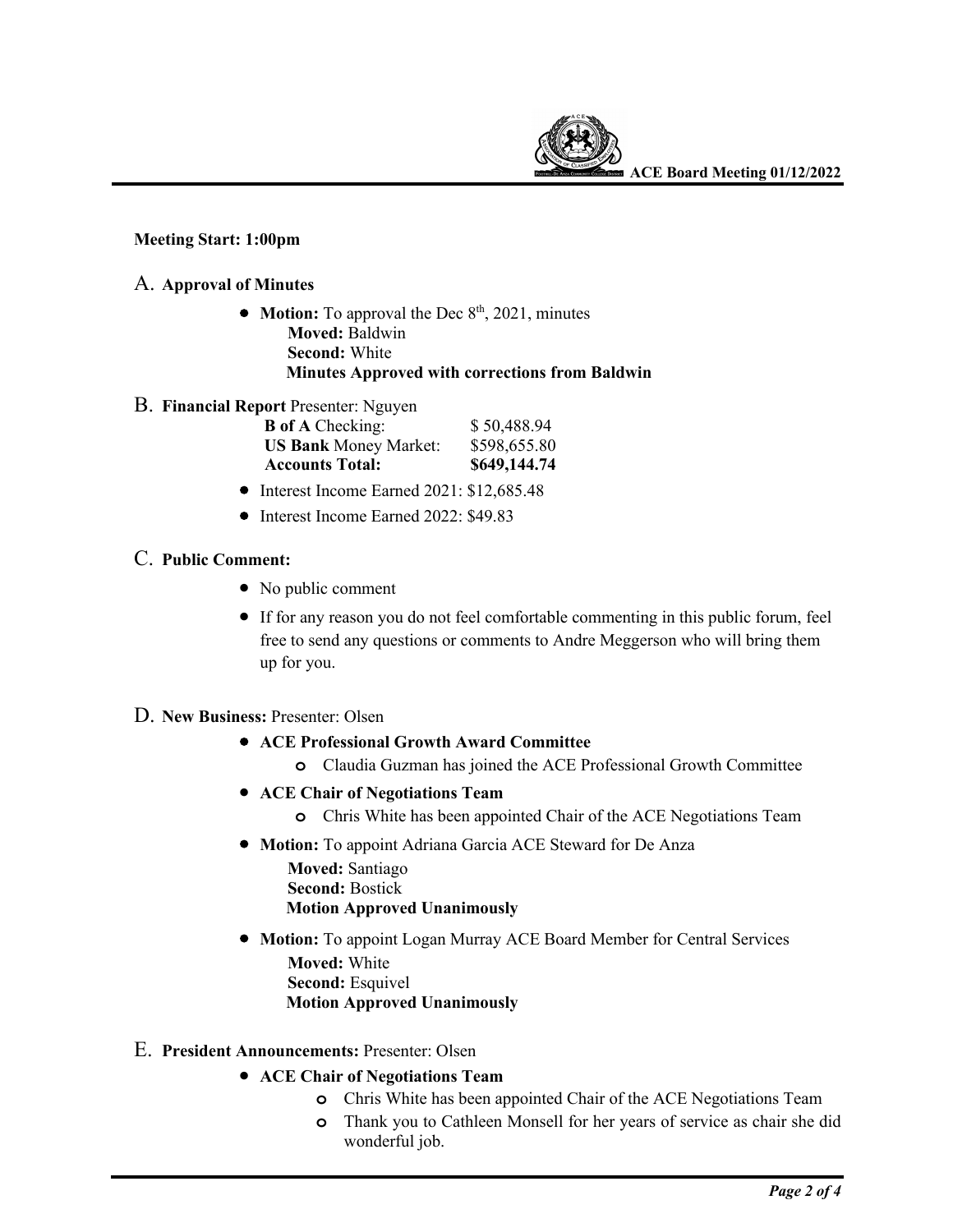

**ACE Board Meeting 01/12/2022**

#### • **Remote Work Payment**

- **o** The \$2300 remote work payment is prorated and based on the number of months your worked during the pandemic.
- **o** Payment is expected in Jan. paycheck. I will forward updates if anything changes.
- **Pandemic response:**
	- **o** I'm helping members who are having difficulties reaching HR.
	- **o** The process begins by contacting Elizabeth Folk and copying Myisha Washington. I sent out details on the process.

### • **Family First Coronavirus Response Act (FFCRA):**

- **o** FFCRA reimburses you for leave taken due to COVID.
- **o** The reimbursement is in the form of payment not in leave hours.
- B. Booth:
	- **o** The district agreed to continue the FFCRA regardless of if it was part of the law or not.
	- **o** I understand that it's been extended and is good for up to 10 days.
	- **o** If you go beyond the 10 days and your exposer was on campus, they will continue to put you on paid administrative leave.
- Olsen:
	- **o** ACE is a very mature organization. We have wonderful constitution, bylaws, and agreement. I feel the responsibility of being custodian of it and thank you for trusting me to be your president. I'll do everything I can to be successful for you all.
	- **o** It's the membership that really matters. That's where the power is. The membership is what moves this organization and makes it what it is.
	- **o** If you have the opportunity to speak with a new hire let them know what this organization has accomplished and negotiated for; things like this remote work payment, COLA, other safety things we've done on campus. These are things that ACE does to make the workplace as best as possible.
	- **o** Will follow up on if there is an option to receive the remote work payment as a separate check from your payroll check.

#### • **Update on Classification Study Payment**

- **o** We are still in a holding pattern. I know that payroll and HR are working on it. I will check on this when I ask about the separate check.
- **o** As of Oct., everyone who was eligible should have received their pay increase.
- **o** White: If you were to get an increase you should have seen that on your Oct paycheck. Successful appeals are still being worked on.

# F. **Committee Reports:**

- **Negotiations Update:** Presenter: White
	- **o** Nothing to report
- **JLMBC:** Presenter: Olsen
	- **o** Dental implants are now covered.
- **VEBA/Benefits:** Presenter: White
	- **o** Nothing to report
- **R&R Committee:** Presenter: Tran